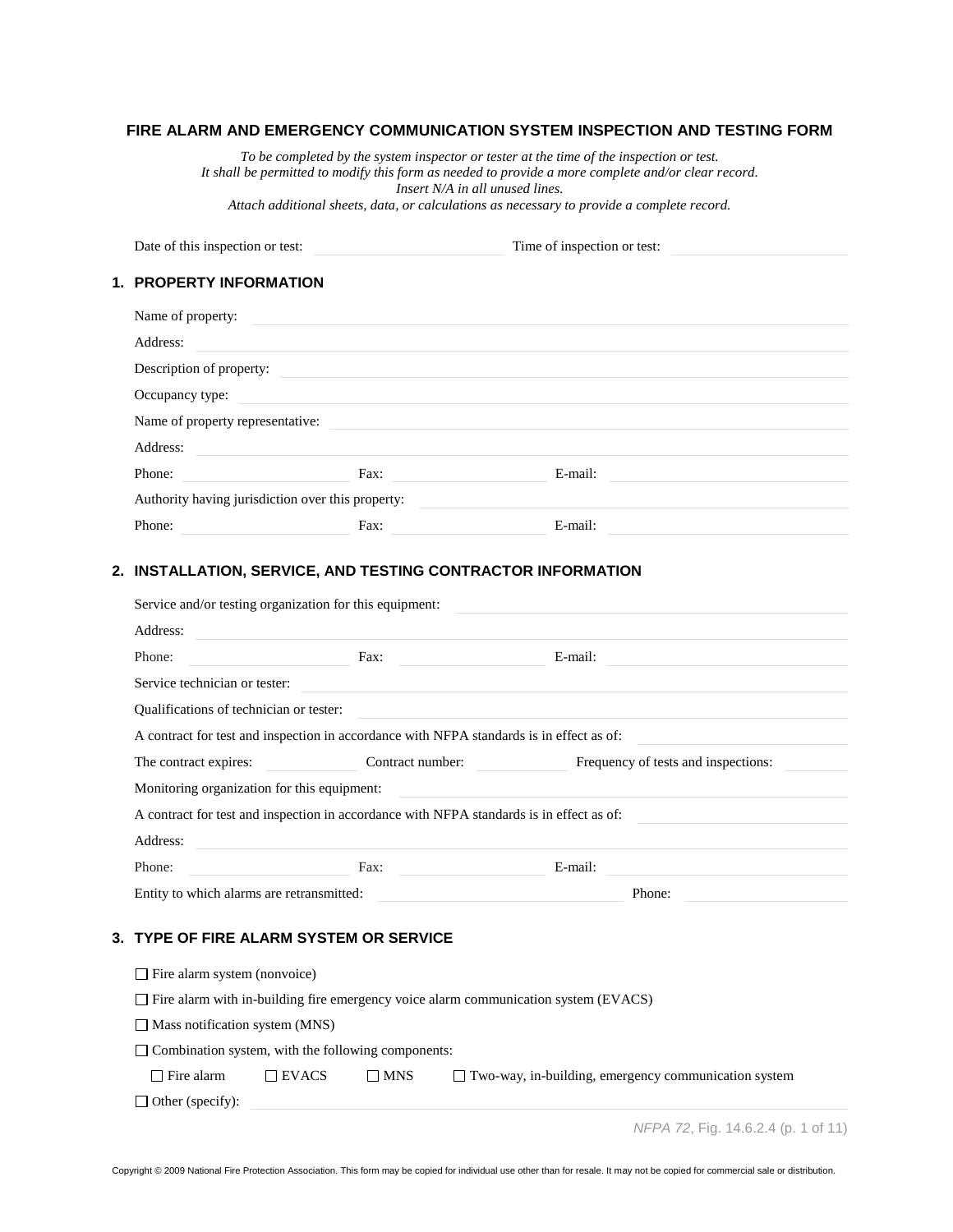# **3. TYPE OF FIRE ALARM SYSTEM OR SERVICE**

| NFPA 72 edition:                                                         | Additional description of system(s):                                                                                                        |
|--------------------------------------------------------------------------|---------------------------------------------------------------------------------------------------------------------------------------------|
| 3.1 Control Unit                                                         |                                                                                                                                             |
| Manufacturer:                                                            | Model number:                                                                                                                               |
| 3.2 Mass Notification System                                             | $\Box$ This system does not incorporate an MNS                                                                                              |
| 3.2.1 System Type:                                                       |                                                                                                                                             |
| $\Box$ In-building MNS-combination                                       |                                                                                                                                             |
| □ In-building MNS-stand-alone                                            | $\Box$ Wide-area MNS<br>□ Distributed recipient MNS                                                                                         |
| $\Box$ Other (specify):                                                  |                                                                                                                                             |
| 3.2.2 System Features:                                                   |                                                                                                                                             |
| $\Box$ Combination fire alarm/MNS                                        | $\Box$ Wide-area MNS to regional national alerting interface<br>$\Box$ MNS ACU only                                                         |
| $\Box$ Local operating console (LOC)                                     | $\Box$ Direct recipient MNS (DRMNS)<br>$\Box$ Wide-area MNS to DRMNS interface                                                              |
|                                                                          | $\Box$ Wide-area MNS to high-power speaker array (HPSA) interface $\Box$ In-building MNS to wide-area MNS interface                         |
| $\Box$ Other (specify):                                                  |                                                                                                                                             |
| 3.3 System Documentation                                                 |                                                                                                                                             |
| record drawings are stored on site.                                      | $\Box$ An owner's manual, a copy of the manufacturer's instructions, a written sequence of operation, and a copy of the record<br>Location: |
| 3.4 System Software                                                      | $\Box$ This system does not have alterable site-specific software.                                                                          |
| Software revision number:                                                | Software last updated on:                                                                                                                   |
| $\Box$ A copy of the site-specific software is stored on site. Location: |                                                                                                                                             |
| 4. SYSTEM POWER                                                          |                                                                                                                                             |
| 4.1 Control Unit                                                         |                                                                                                                                             |
| 4.1.1 Primary Power                                                      |                                                                                                                                             |
| Input voltage of control panel:                                          | Control panel amps:                                                                                                                         |
| 4.1.2 Engine-Driven Generator                                            | $\Box$ This system does not have a generator.                                                                                               |
| Location of generator:                                                   |                                                                                                                                             |
| Location of fuel storage:                                                | Type of fuel:                                                                                                                               |
| 4.1.3 Uninterruptible Power System                                       | $\Box$ This system does not have UPS.                                                                                                       |
| Equipment powered by a UPS system:                                       |                                                                                                                                             |
|                                                                          |                                                                                                                                             |
| Location of UPS system:                                                  |                                                                                                                                             |
|                                                                          | Calculated capacity of UPS batteries to drive the system components connected to it:                                                        |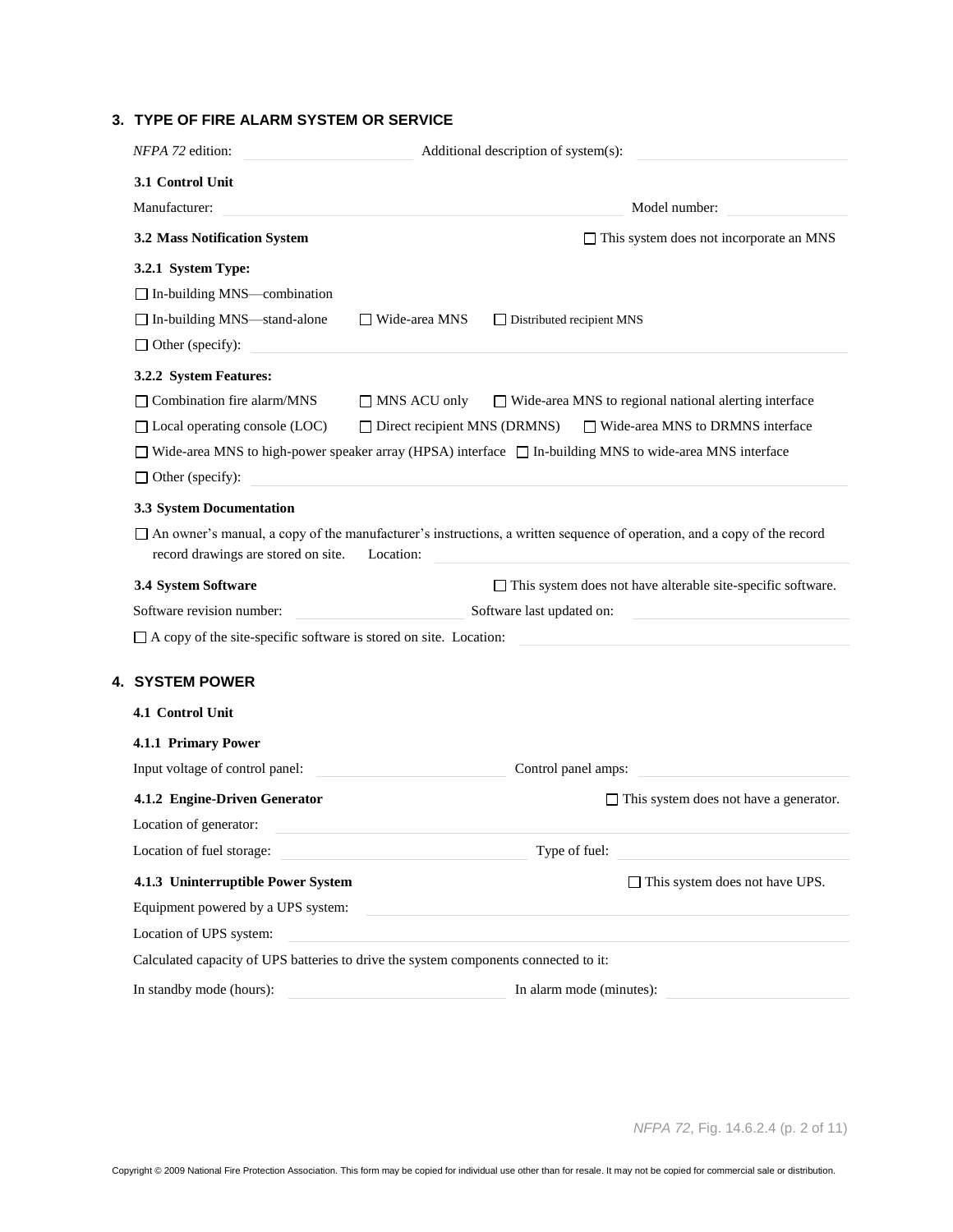# **4. SYSTEM POWER** *(continued)*

| 4.1.4 Batteries                                       |                                                                                             |                                                                            |                                                         |
|-------------------------------------------------------|---------------------------------------------------------------------------------------------|----------------------------------------------------------------------------|---------------------------------------------------------|
| Location:                                             | Type:                                                                                       | Nominal voltage:                                                           | Amp/hour rating:                                        |
| Calculated capacity of batteries to drive the system: |                                                                                             |                                                                            |                                                         |
| In standby mode (hours):                              |                                                                                             | In alarm mode (minutes):                                                   |                                                         |
| $\Box$ Batteries are marked with date of manufacture. |                                                                                             |                                                                            |                                                         |
|                                                       | 4.2 In-Building Fire Emergency Voice Alarm Communication System or Mass Notification System |                                                                            |                                                         |
| $\Box$ This system does not have an EVACS or MNS.     |                                                                                             |                                                                            |                                                         |
| 4.2.1 Primary Power                                   |                                                                                             |                                                                            |                                                         |
| Input voltage of EVACS or MNS panel:                  |                                                                                             |                                                                            | EVACS or MNS panel amps:                                |
| 4.2.2 Engine-Driven Generator                         |                                                                                             |                                                                            | $\Box$ This system does not have a generator.           |
| Location of generator:                                | <u> 1989 - Johann John Stein, marwolaethau (b. 1989)</u>                                    |                                                                            |                                                         |
|                                                       | Location of fuel storage:                                                                   |                                                                            | Type of fuel:                                           |
| 4.2.3 Uninterruptible Power System                    |                                                                                             |                                                                            | $\Box$ This system does not have a UPS.                 |
| Equipment powered by a UPS system:                    |                                                                                             |                                                                            |                                                         |
| Location of UPS system:                               |                                                                                             |                                                                            |                                                         |
|                                                       | Calculated capacity of UPS batteries to drive the system components connected to it:        |                                                                            |                                                         |
| In standby mode (hours):                              | In alarm mode (minutes):                                                                    |                                                                            |                                                         |
| 4.2.4 Batteries                                       |                                                                                             |                                                                            |                                                         |
| Location:                                             | Type:                                                                                       | Nominal voltage:                                                           | Amp/hour rating:                                        |
| Calculated capacity of batteries to drive the system: |                                                                                             |                                                                            |                                                         |
| In standby mode (hours):                              |                                                                                             | In alarm mode (minutes):                                                   |                                                         |
| $\Box$ Batteries are marked with date of manufacture. |                                                                                             |                                                                            |                                                         |
| 4.3 Notification Appliance Power Extender Panels      |                                                                                             |                                                                            | $\Box$ This system does not have power extender panels. |
| 4.3.1 Primary Power                                   |                                                                                             |                                                                            |                                                         |
| Input voltage of power extender panel(s):             |                                                                                             |                                                                            | Power extender panel amps:                              |
| 4.3.2 Engine-Driven Generator                         |                                                                                             |                                                                            | $\Box$ This system does not have a generator.           |
| Location of generator:                                | <u> 1980 - Johann Barbara, martxa alemaniar a</u>                                           |                                                                            |                                                         |
| Location of fuel storage:                             | <u> 1980 - Jan Barbara (j. 1980)</u>                                                        |                                                                            | Type of fuel:                                           |
| 4.3.3 Uninterruptible Power System                    |                                                                                             |                                                                            | $\Box$ This system does not have a UPS.                 |
| Equipment powered by a UPS system:                    |                                                                                             | the control of the control of the control of the control of the control of |                                                         |
| Location of UPS system:                               |                                                                                             |                                                                            |                                                         |
|                                                       | Calculated capacity of UPS batteries to drive the system components connected to it:        |                                                                            |                                                         |
| In standby mode (hours):                              |                                                                                             | In alarm mode (minutes):                                                   |                                                         |
|                                                       |                                                                                             |                                                                            |                                                         |

|  |  | NFPA 72, Fig. 14.6.2.4 (p. 3 of 11) |  |  |
|--|--|-------------------------------------|--|--|
|--|--|-------------------------------------|--|--|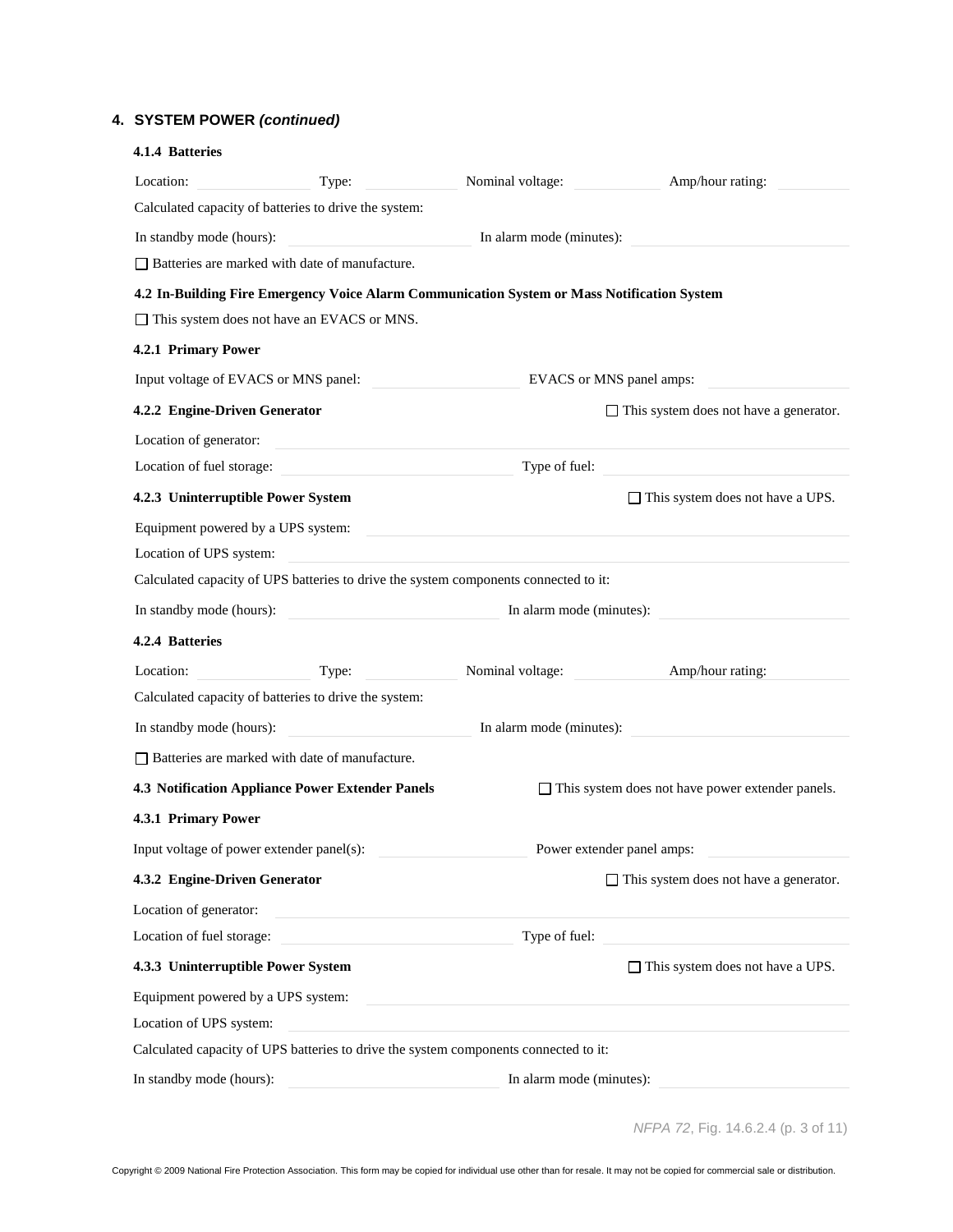# **4. SYSTEM POWER** *(continued)*

| 4.3.4 Batteries          |                                                       |                          |                                                |
|--------------------------|-------------------------------------------------------|--------------------------|------------------------------------------------|
| Location:                | Type:                                                 | Nominal voltage:         | Amp/hour rating:                               |
|                          | Calculated capacity of batteries to drive the system: |                          |                                                |
| In standby mode (hours): |                                                       | In alarm mode (minutes): |                                                |
|                          | $\Box$ Batteries are marked with date of manufacture. |                          |                                                |
| 5. ANNUNCIATORS          |                                                       |                          | $\Box$ This system does not have annunciators. |
|                          | <b>5.1 Location and Description of Annunciators</b>   |                          |                                                |
|                          |                                                       |                          |                                                |
| Annunciator 1:           |                                                       |                          |                                                |
| Annunciator 2:           |                                                       |                          |                                                |

# **6. NOTIFICATIONS MADE PRIOR TO TESTING**

| Monitoring organization       | Contact: | Time: |
|-------------------------------|----------|-------|
| Building management           | Contact: | Time: |
| Building occupants            | Contact: | Time: |
| Authority having jurisdiction | Contact: | Time: |
| Other, if required            | Contact: | Time: |

# **7. TESTING RESULTS**

## **7.1 Control Unit and Related Equipment**

| <b>Description</b>       | <b>Visual</b><br>Inspection | <b>Functional</b><br><b>Test</b> | <b>Comments</b> |
|--------------------------|-----------------------------|----------------------------------|-----------------|
| Control unit             |                             | $\mathsf{L}$                     |                 |
| Lamps/LEDs/LCDs          |                             |                                  |                 |
| Fuses                    | L.                          |                                  |                 |
| Trouble signals          | П                           | П                                |                 |
| Disconnect switches      |                             |                                  |                 |
| Ground-fault monitoring  |                             |                                  |                 |
| Supervision              |                             |                                  |                 |
| Local annunciator        |                             |                                  |                 |
| Remote annunciators      |                             |                                  |                 |
| Power extender panels    | L                           | П                                |                 |
| <b>Isolation</b> modules |                             |                                  |                 |
| Other (specify)          |                             |                                  |                 |

*NFPA 72*, Fig. 14.6.2.4 (p. 4 of 11)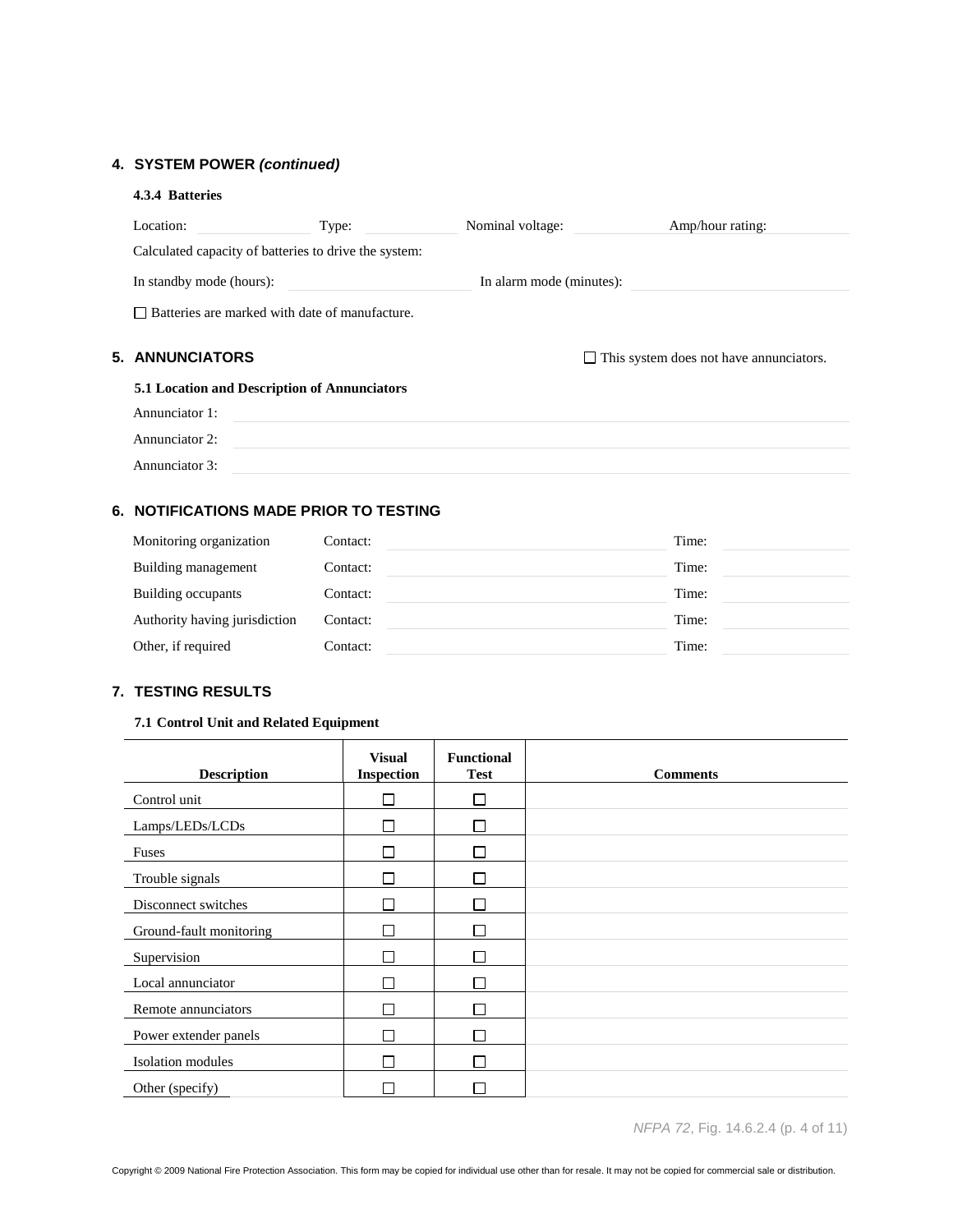#### **7.2 Control Unit Power Supplies**

| <b>Description</b>       | <b>Visual</b><br><b>Inspection</b> | <b>Functional</b><br><b>Test</b> | <b>Comments</b> |
|--------------------------|------------------------------------|----------------------------------|-----------------|
| 120-volt power           |                                    |                                  |                 |
| Generator or UPS         |                                    |                                  |                 |
| <b>Battery</b> condition |                                    |                                  |                 |
| Load voltage             |                                    |                                  |                 |
| Discharge test           |                                    |                                  |                 |
| Charger test             |                                    |                                  |                 |
| Other (specify)          |                                    |                                  |                 |

## **7.3 In-Building Fire Emergency Voice Alarm Communications Equipment**

| <b>Description</b>                                                | <b>Visual</b><br>Inspection | <b>Functional</b><br><b>Test</b> | <b>Comments</b> |
|-------------------------------------------------------------------|-----------------------------|----------------------------------|-----------------|
| Control unit                                                      | П                           | $\Box$                           |                 |
| Lamps/LEDs/LCDs                                                   | П                           | П                                |                 |
| Fuses                                                             | П                           | $\Box$                           |                 |
| Primary power supply                                              | П                           | П                                |                 |
| Secondary power supply                                            | П                           | П                                |                 |
| Trouble signals                                                   | П                           | П                                |                 |
| Disconnect switches                                               | П                           | $\Box$                           |                 |
| Ground-fault monitoring                                           | П                           | П                                |                 |
| Panel supervision                                                 | П                           | □                                |                 |
| System performance                                                | П                           | П                                |                 |
| Sound pressure levels                                             | П                           | $\Box$                           |                 |
| Occupied<br>$\Box$ Yes<br>$\Box$ No                               |                             |                                  |                 |
| Ambient<br>dba                                                    |                             |                                  |                 |
| Alarm<br>dba                                                      |                             |                                  |                 |
| (attach report with locations, values,<br>and weather conditions) |                             |                                  |                 |
| System intelligibility                                            | П                           | $\Box$                           |                 |
| $\Box$ CSI<br>$\Box$ STI                                          |                             |                                  |                 |
| (attach report with locations, values,<br>and weather conditions) |                             |                                  |                 |
| Other (specify)                                                   | П                           | П                                |                 |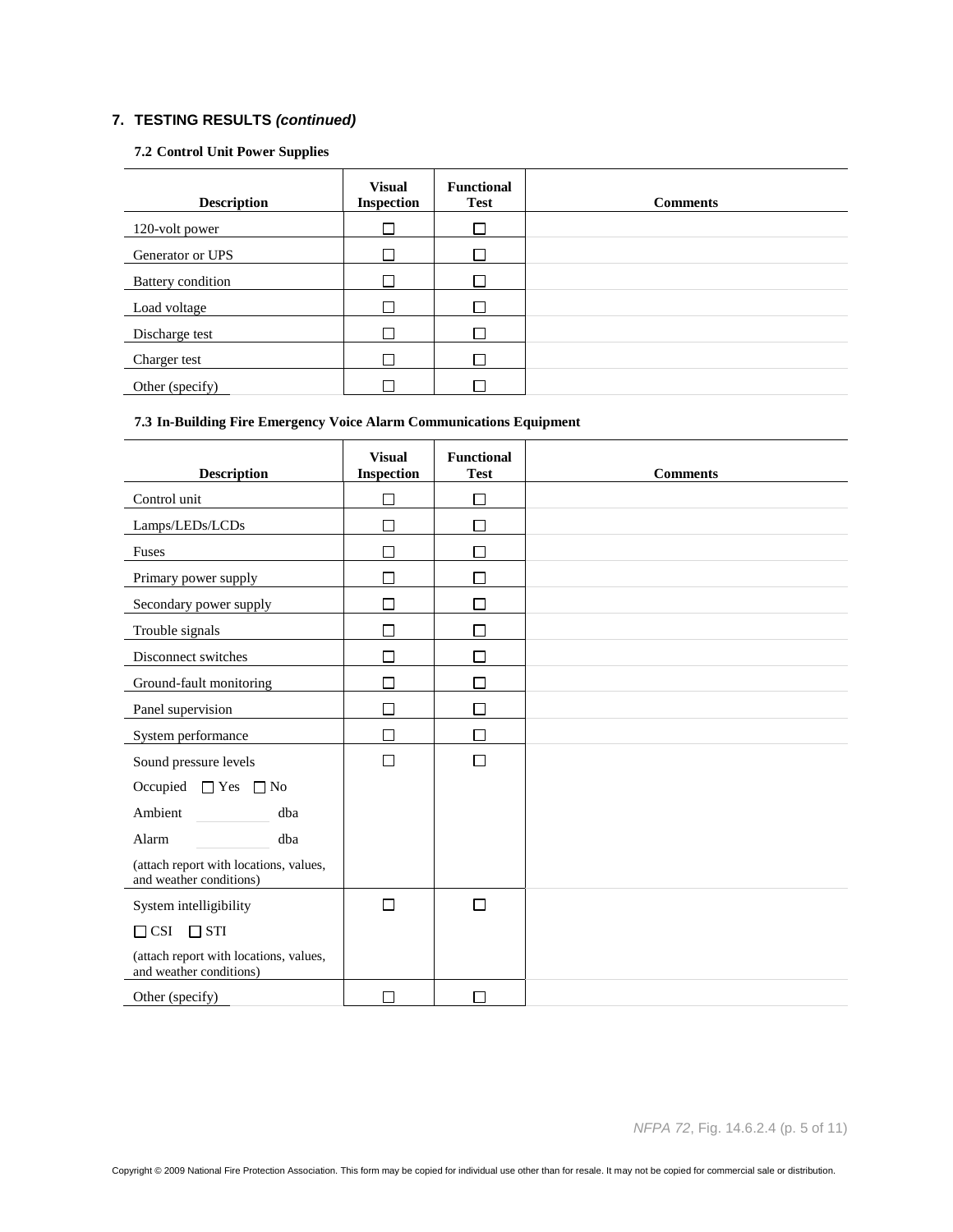## **7.4 Notification Appliance Power Extender Panels**

| <b>Description</b>      | <b>Visual</b><br><b>Inspection</b> | <b>Functional</b><br><b>Test</b> | <b>Comments</b> |
|-------------------------|------------------------------------|----------------------------------|-----------------|
| Lamps/LEDs/LCDs         |                                    |                                  |                 |
| Fuses                   |                                    |                                  |                 |
| Primary power supply    | $\mathbf{I}$                       |                                  |                 |
| Secondary power supply  |                                    |                                  |                 |
| Trouble signals         |                                    |                                  |                 |
| Ground-fault monitoring |                                    |                                  |                 |
| Panel supervision       |                                    |                                  |                 |
| Other (specify)         |                                    |                                  |                 |

## **7.5 Mass Notification Equipment**

| <b>Description</b>                         | <b>Visual</b><br><b>Inspection</b> | <b>Functional</b><br><b>Test</b> | <b>Comments</b> |
|--------------------------------------------|------------------------------------|----------------------------------|-----------------|
| <b>Functional test</b>                     | П                                  | П                                |                 |
| Reset/power down test                      | $\Box$                             | П                                |                 |
| Fuses                                      | П                                  | П                                |                 |
| Primary power supply                       | $\Box$                             | П                                |                 |
| UPS power test                             | П                                  | П                                |                 |
| Trouble signals                            | П                                  | П                                |                 |
| Disconnect switches                        | ┍                                  | П                                |                 |
| Ground-fault monitoring                    | П                                  | П                                |                 |
| CCU security mechanism                     | П                                  | П                                |                 |
| Prerecorded message content                | Г                                  |                                  |                 |
| Prerecorded message activation             | П                                  |                                  |                 |
| Software backup performed                  | П                                  |                                  |                 |
| Test backup software                       | П                                  |                                  |                 |
| Fire alarm to MNS interface                | П                                  | $\Box$                           |                 |
| MNS to fire alarm interface                | П                                  | П                                |                 |
| In-building MNS to wide-area<br><b>MNS</b> | Π                                  |                                  |                 |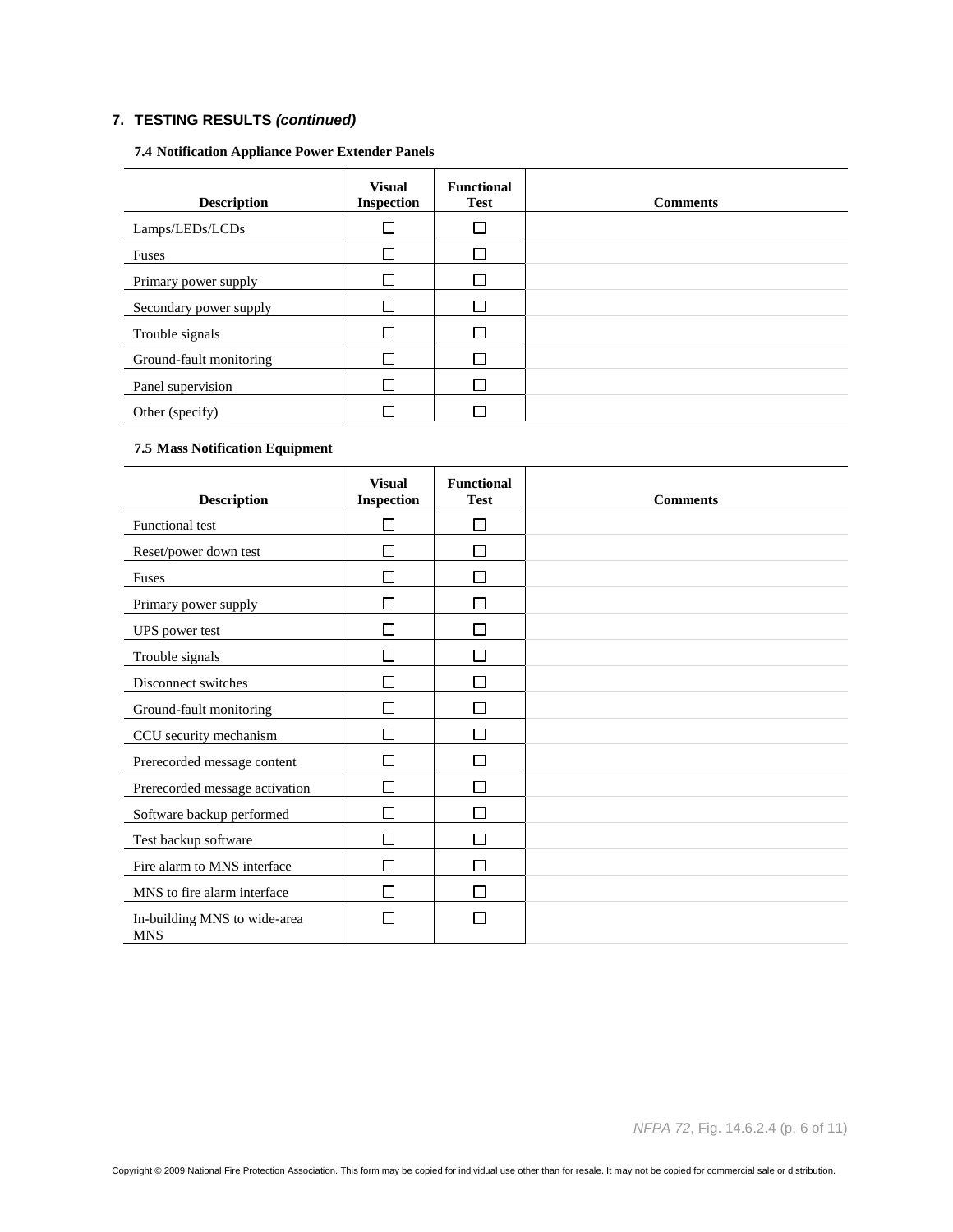| <b>Description</b>                                                | <b>Visual</b><br><b>Inspection</b> | <b>Functional</b><br><b>Test</b> | <b>Comments</b> |
|-------------------------------------------------------------------|------------------------------------|----------------------------------|-----------------|
| MNS to direct recipient MNS                                       |                                    |                                  |                 |
| Sound pressure levels                                             | П                                  |                                  |                 |
| Occupied $\Box$ Yes $\Box$ No                                     |                                    |                                  |                 |
| Ambient<br>dba                                                    |                                    |                                  |                 |
| Alarm<br>dba                                                      |                                    |                                  |                 |
| (attach report with locations, values,<br>and weather conditions) |                                    |                                  |                 |
| System intelligibility                                            | Г                                  |                                  |                 |
| $\Box$ STI<br>$\Box$ CSI                                          |                                    |                                  |                 |
| (attach report with locations, values,<br>and weather conditions) |                                    |                                  |                 |
| Other (specify)                                                   |                                    |                                  |                 |

## **7.5 Mass Notification Equipment** *(continued)*

## **7.6 Two-Way Communications Equipment**

| <b>Description</b>                          | <b>Visual</b><br>Inspection | <b>Functional</b><br><b>Test</b> | <b>Comments</b> |
|---------------------------------------------|-----------------------------|----------------------------------|-----------------|
| Phone handsets                              |                             | $\mathsf{L}$                     |                 |
| Phone jacks                                 | П                           | П                                |                 |
| Off-hook indicator                          | $\mathbf{I}$                | П                                |                 |
| Call-in signal                              | П                           | П                                |                 |
| System performance                          |                             | П                                |                 |
| System audibility                           |                             |                                  |                 |
| System intelligibility                      |                             | П                                |                 |
| Radio communications<br>enhancement system  |                             | П                                |                 |
| Area of refuge communication<br>system      | П                           | П                                |                 |
| Elevator emergency<br>communications system | П                           | П                                |                 |
| Other (specify)                             |                             |                                  |                 |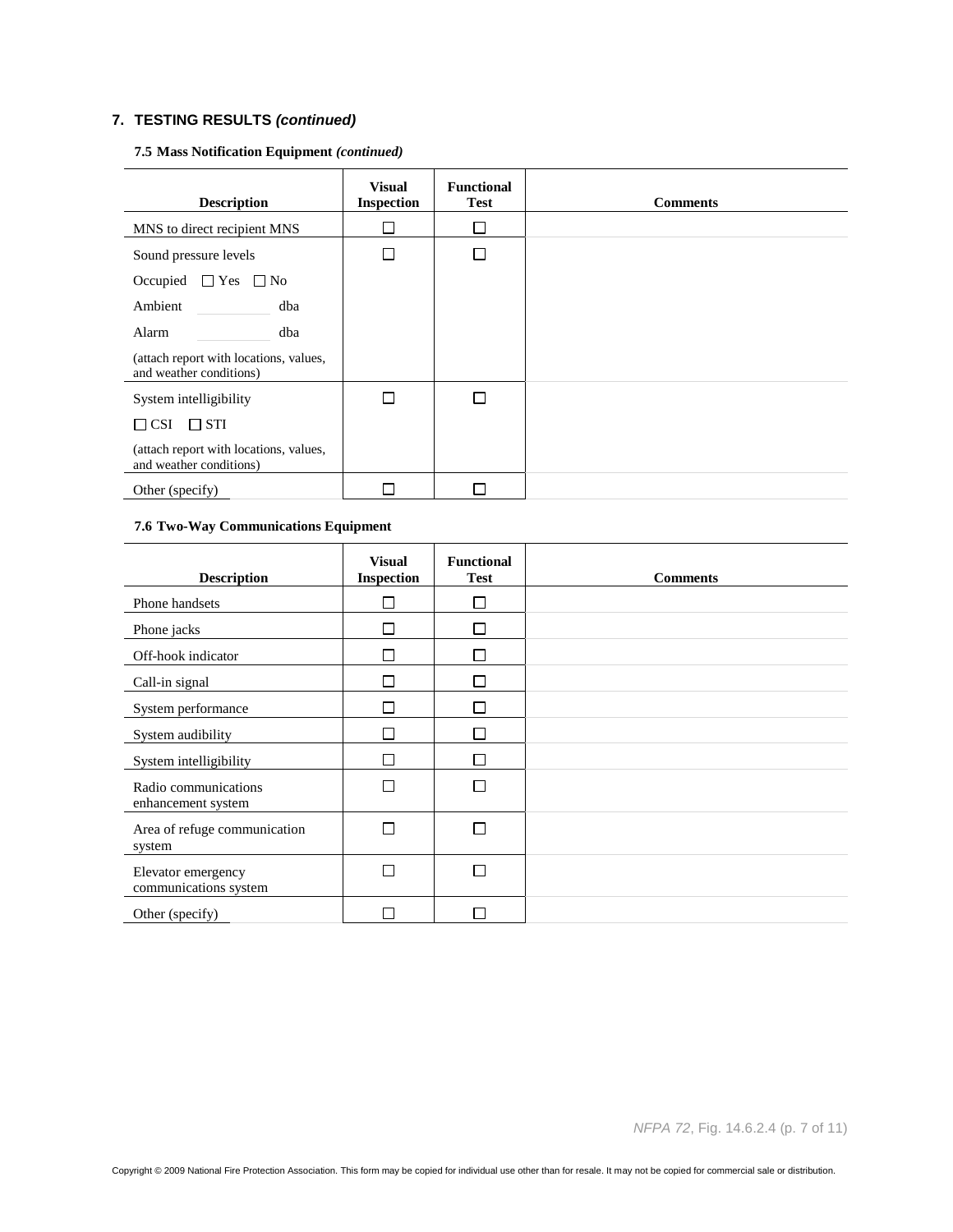#### **7.7 Combination Systems**

| <b>Description</b>                              | <b>Visual</b><br><b>Inspection</b> | <b>Functional</b><br><b>Test</b> | <b>Comments</b> |
|-------------------------------------------------|------------------------------------|----------------------------------|-----------------|
| Fire extinguishing monitoring<br>devices/system |                                    |                                  |                 |
| Carbon monoxide detector/system                 |                                    |                                  |                 |
| Combination fire/security system                |                                    |                                  |                 |
| Other (specify)                                 |                                    |                                  |                 |

## **7.8 Special Hazard Systems**

| <b>Description (specify)</b> | <b>Visual</b><br><b>Inspection</b> | <b>Functional</b><br><b>Test</b> | <b>Comments</b> |
|------------------------------|------------------------------------|----------------------------------|-----------------|
|                              |                                    |                                  |                 |
|                              |                                    |                                  |                 |
|                              |                                    |                                  |                 |

## **7.9 Emergency Communications System**

□ Visual

- **T** Functional
- Simulated operation

Ensure predischarge notification appliances of special hazard systems are not overridden by the MNS. See *NFPA 72*, 24.4.1.7.1.

### **7.10 Monitored Systems**

| <b>Description</b> (specify) | <b>Visual</b><br><b>Inspection</b> | <b>Functional</b><br><b>Test</b> | <b>Comments</b> |
|------------------------------|------------------------------------|----------------------------------|-----------------|
| Engine-driven generator      |                                    |                                  |                 |
| Fire pump                    |                                    |                                  |                 |
| Special suppression systems  |                                    |                                  |                 |
| Other (specify)              |                                    |                                  |                 |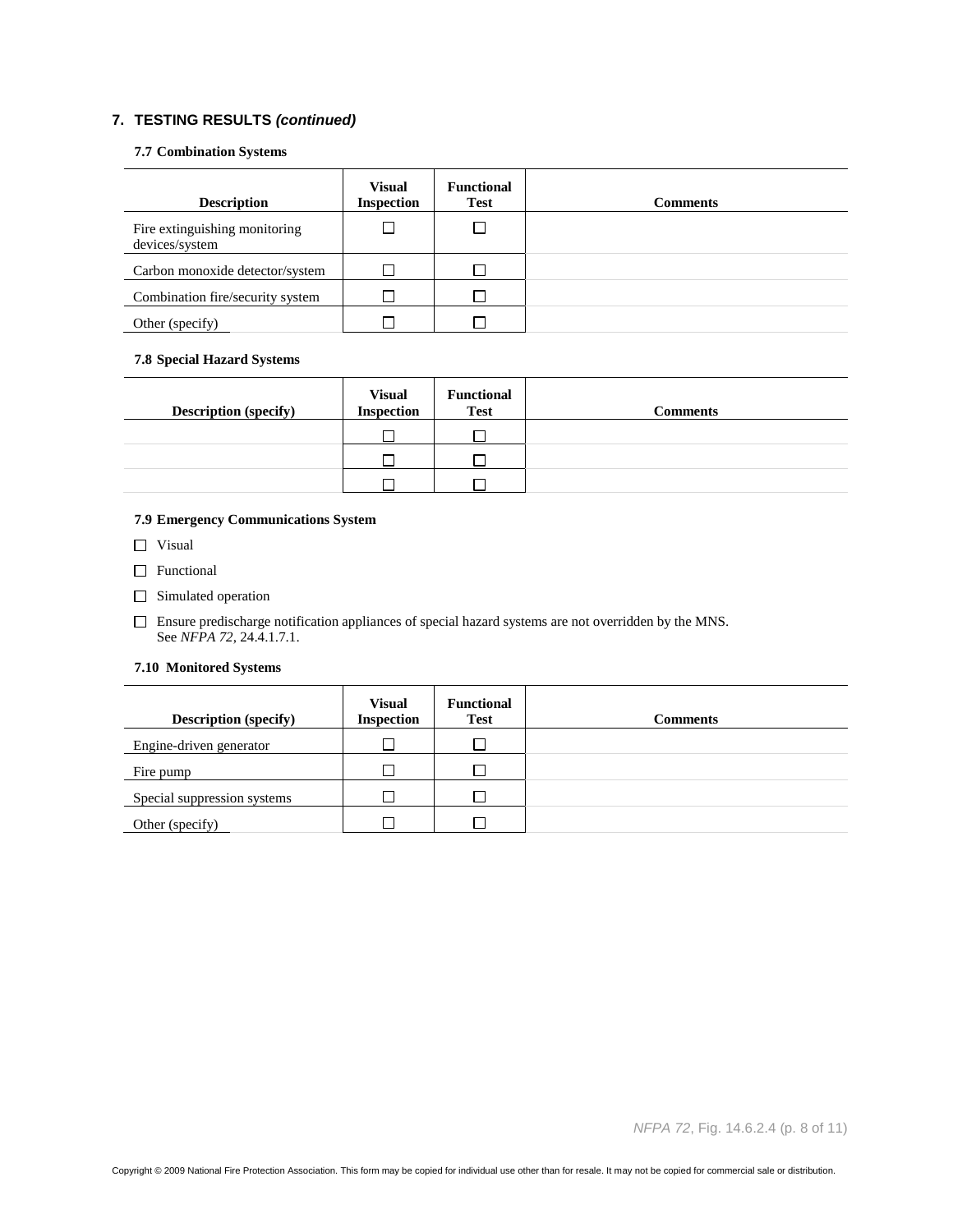#### **7.11 Auxiliary Functions**

| <b>Description</b>             | <b>Visual</b><br><b>Inspection</b> | <b>Functional</b><br><b>Test</b> | <b>Comments</b> |
|--------------------------------|------------------------------------|----------------------------------|-----------------|
| Door-releasing devices         |                                    |                                  |                 |
| Fan shutdown                   |                                    |                                  |                 |
| Smoke management/smoke control |                                    |                                  |                 |
| Smoke damper operation         |                                    |                                  |                 |
| Smoke shutter release          |                                    |                                  |                 |
| Door unlocking                 |                                    |                                  |                 |
| Elevator recall                |                                    |                                  |                 |
| Elevator shunt trip            |                                    |                                  |                 |
| MNS override of FA signals     |                                    | Г                                |                 |
| Other (specify)                |                                    |                                  |                 |

#### **7.12 Alarm Initiating Device**

 $\Box$  Device test results sheet attached listing all devices tested and the results of the testing

## **7.13 Emergency Communications System**

Device test results sheet attached listing all devices tested and the results of the testing

#### **7.14 Emergency Communications System**

Appliance test results sheet attached listing all appliances tested and the results of the testing

## **7.15 Auxiliary Functions**

| <b>Description</b>      | <b>Visual</b><br><b>Inspection</b> | <b>Functional</b><br><b>Test</b> | Time | <b>Comments</b> |
|-------------------------|------------------------------------|----------------------------------|------|-----------------|
| Alarm signal            |                                    |                                  |      |                 |
| Alarm restoration       |                                    |                                  |      |                 |
| Trouble signal          |                                    |                                  |      |                 |
| Trouble restoration     |                                    |                                  |      |                 |
| Supervisory signal      |                                    |                                  |      |                 |
| Supervisory restoration |                                    |                                  |      |                 |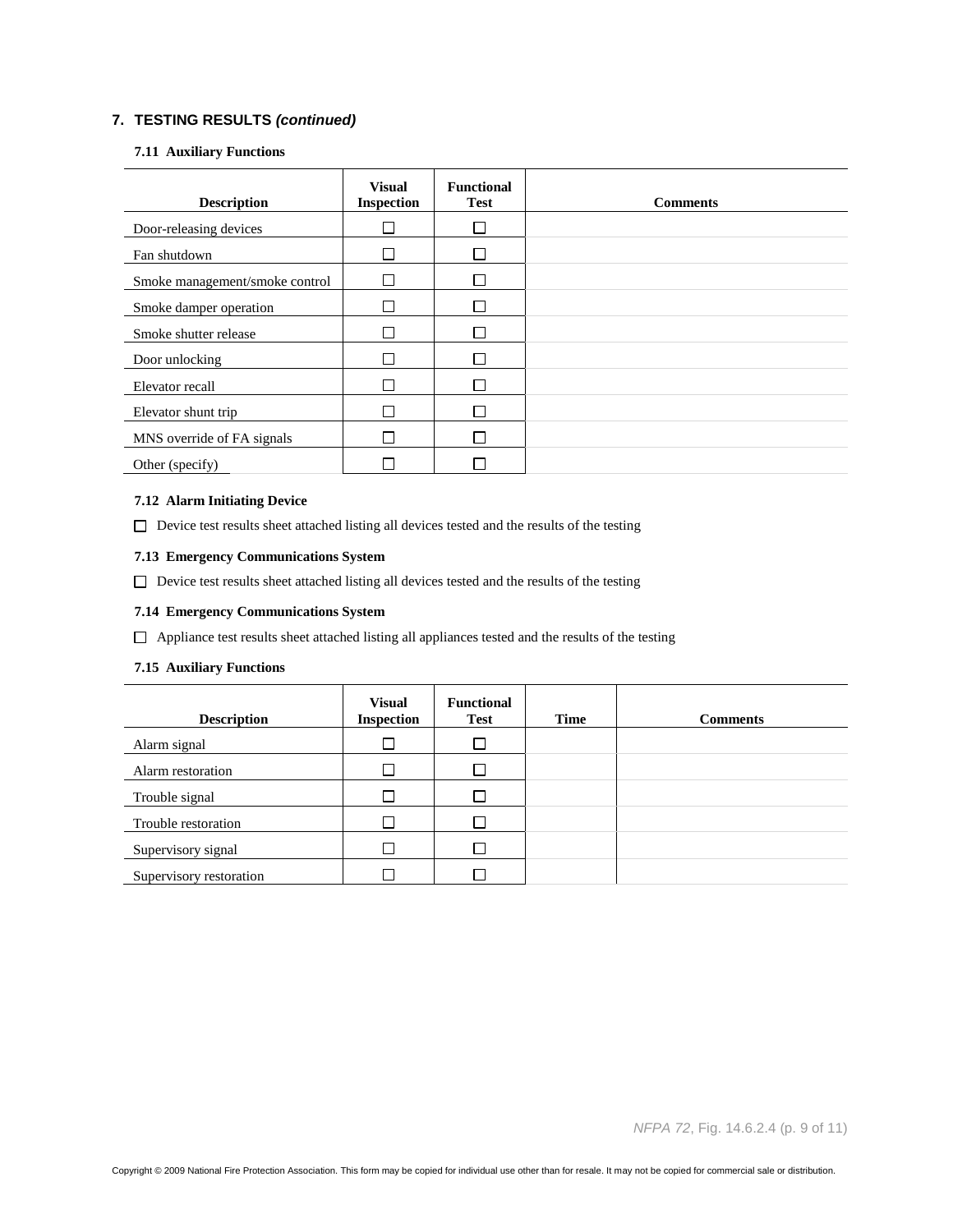# **8. NOTIFICATIONS THAT TESTING IS COMPLETE**

| Monitoring organization       | Contact: | Time: |
|-------------------------------|----------|-------|
| Building management           | Contact: | Time: |
| Building occupants            | Contact: | Time: |
| Authority having jurisdiction | Contact: | Time: |
| Other, if required            | Contact: | Time: |

## **9. SYSTEM RESTORED TO NORMAL OPERATION**

| Date:<br>тине. |
|----------------|
|----------------|

#### **10. CERTIFICATION**

# **10.1 Inspector Certification:**

This system, as specified herein, has been inspected and tested according to all NFPA standards cited herein.

| Signed:       | Printed name: | Date:  |
|---------------|---------------|--------|
| Organization: | Title:        | Phone: |

## **10.2 Acceptance by Owner or Owner's Representative:**

The undersigned has a service contract for this system in effect as of the date shown below.

| Signed:       | Printed name: | Date:  |
|---------------|---------------|--------|
| Organization: | Title:        | Phone: |